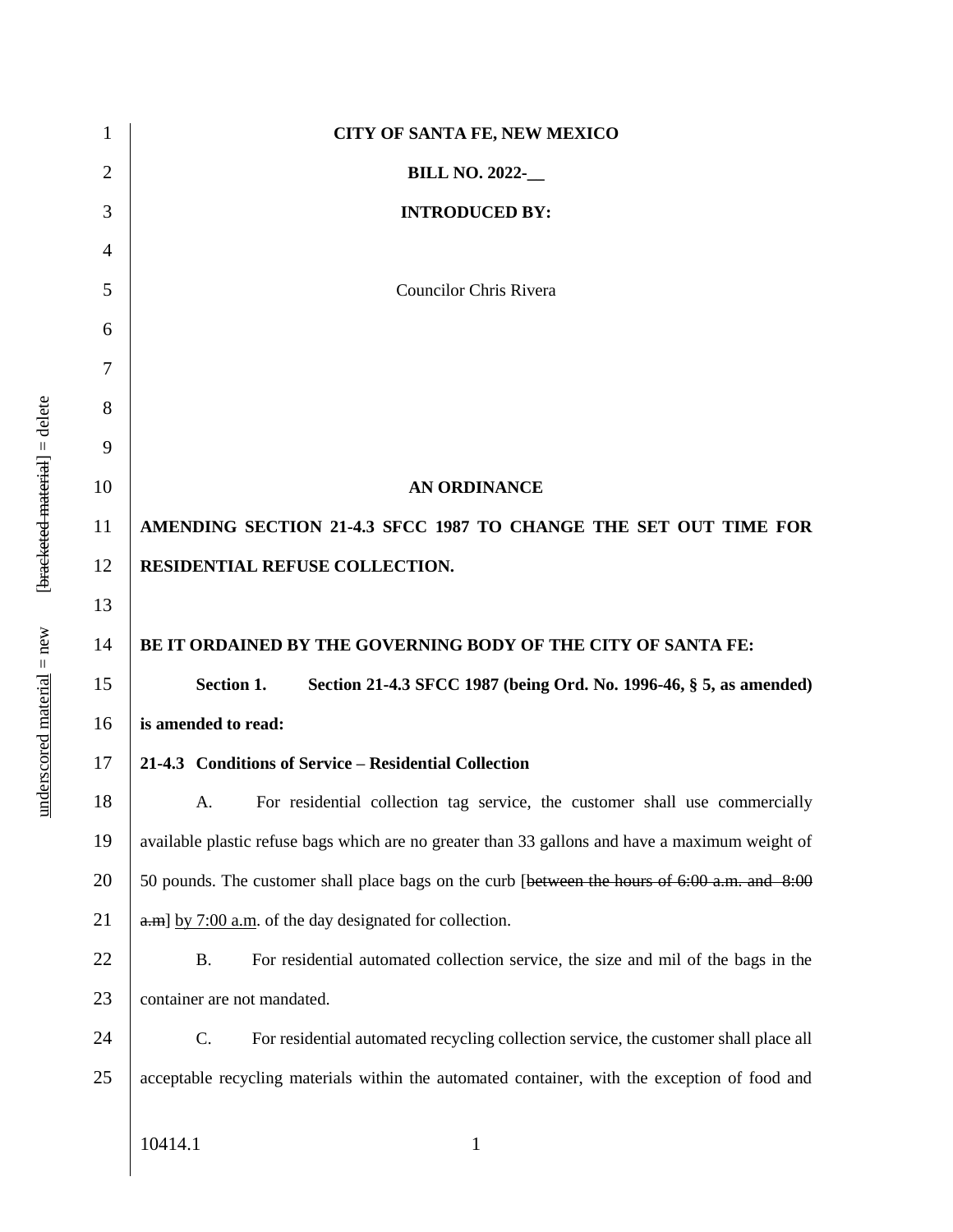beverage glass and all non-recyclable materials. (ceramics, Pyrex, plate glass, light bulbs, drinking 2 glasses, clothing, electronics, green waste, Styrofoam, food waste, food contaminated materials, or plastic bags, municipal solid waste, sharps, hazardous containers or construction and demolition waste). All food and beverage glass shall be recycled at designated drop off locations.

 D. Customer shall keep all refuse and recycling within private property away from public view until the time when containers are placed at the curbside for city collection. In order to minimize garbage falling out upon collection and to keep containers clean, the city recommends 8 that all garbage be bagged inside a customer owned or city provided container. Bags inside such containers are not required to meet any standard. Bags placed outside of a container shall meet 10 requirements in paragraph A. above.

11 E. Customers shall place city provided refuse containers and recycling containers by 12 curbside between the hours of 6:00 p.m. the night before the designated day of collection and  $[8:00]$  $13$  a.m. on the day designated for collection. Refuse containers and recycling containers 14 shall be removed from the curbside by 8:00 a.m. the day following the designated collection day.

15 F. Customers who receive automated collection shall place containers at a minimum 16 of three feet (3') from any other object (mailboxes, walls, parked vehicles, etc.), including refuse 17 bags, and recycling containers so that personal property or city equipment do not get damaged, or 18 city collection personnel do not get injured. The customer shall place the container in an area which 19 does not have any overhead obstacles (trees, utility lines).

20 G. Where a curb does not exist, refuse containers shall be placed on the property side, 21 outside the traffic boundaries of the road. Carts shall be placed on a flat level surface. In other 22 special situations outside of those described herein, the location in which refuse is placed for 23 collection shall be determined by the city.

24 H. Bags shall be securely tied to avoid spillage. Cleaning of any spillage that occurs 25 within public right-of-way as a result of improperly bagged or secured refuse or due to entry by

10414.1 2